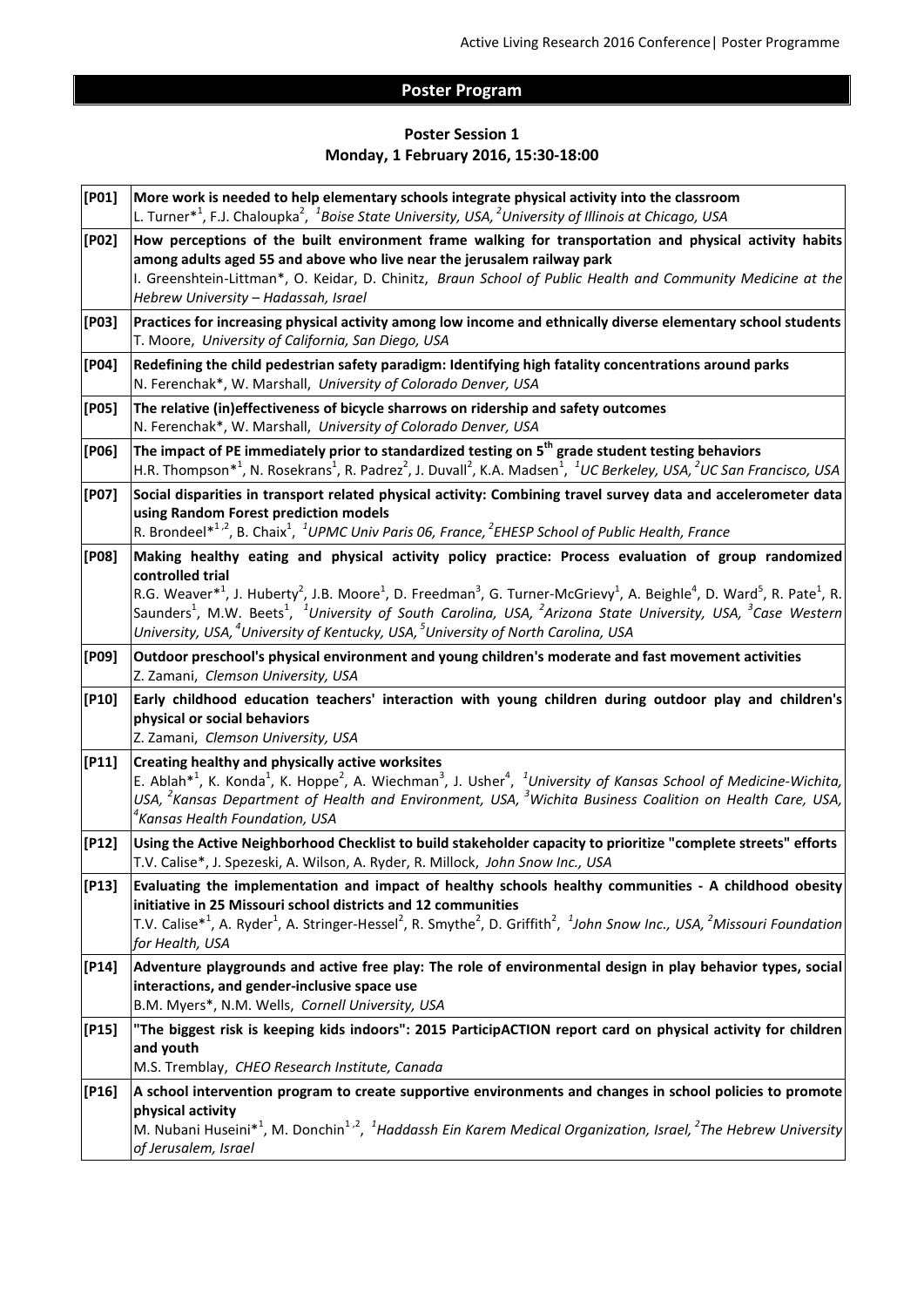| Evaluating community physical activity opportunities using the Rural Active Living Assessment (RALA) Tools in<br>a rural Maine county<br>A.Y. Hansen <sup>*1</sup> , B. Joly <sup>1</sup> , B. Dubois <sup>2</sup> , C. Garrett <sup>2</sup> , D. Michael <sup>2</sup> , <sup>1</sup> University of Southern Maine, USA, <sup>2</sup> Eastern Maine                                                                                                                                                                                                                                                    |
|--------------------------------------------------------------------------------------------------------------------------------------------------------------------------------------------------------------------------------------------------------------------------------------------------------------------------------------------------------------------------------------------------------------------------------------------------------------------------------------------------------------------------------------------------------------------------------------------------------|
| Healthcare Systems, USA                                                                                                                                                                                                                                                                                                                                                                                                                                                                                                                                                                                |
| Geospatial characterization of green space availability and its association with neighborhood income and<br>racial/ethnic composition in the Houston TRAIN Study target area<br>D. Salvo* <sup>1,2</sup> , C. Durand <sup>1,2</sup> , A. Oluyomi <sup>3</sup> , D. Hoelscher <sup>1,2</sup> , K. Pettee Gabriel <sup>1,2</sup> , I. Sener <sup>4</sup> , H.W. Kohl, III <sup>1,2</sup> , <sup>1</sup> The<br>University of Texas School of Public Health, USA, <sup>2</sup> Michael & Susan Dell Center for Healthy Living, USA,<br>$^3$ HexagoniCS, USA, $^4$ Texas A&M Transportation Institute, USA |
| Exploring disparities in healthy and age-friendly environments: The Stanford Discovery Tool project in Israel<br>M.R. Moran <sup>1</sup> , P. Werner <sup>1</sup> , I. Doron <sup>1</sup> , N. HaGani <sup>1</sup> , Y. Benvenisty <sup>1</sup> , A.C. King <sup>2</sup> , S.J. Winter <sup>2</sup> , J.L. Sheats* <sup>2</sup> , R. Garber <sup>3</sup> ,<br>S. Ergon $^4$ , $^1$ The University of Haifa, Israel, $^2$ Standord University, USA, $^3$ JDC Eshel, Israel, $^4$ Shilo, Israel                                                                                                          |
| It all adds up: a social marketing campaign to increase women's physical activity<br>A.E. Keippel* <sup>1,2</sup> , A.L. Golbeck <sup>2</sup> , D.K. Duin <sup>4</sup> , T. Neary <sup>1,4</sup> , D. Wells <sup>1</sup> , E. Ciemins <sup>3,2</sup> , <sup>1</sup> St. Vincent Healthcare, USA,<br>$^2$ University of Montana, USA, $^3$ Billings Clinic, USA, $^4$ Montana State University Billings, USA                                                                                                                                                                                            |
| Learning from outdoor webcams: capturing physical activity behaviors across built environment<br>improvements<br>J.A. Hipp <sup>*1</sup> , A. Manteiga <sup>2</sup> , A. Stylianou <sup>2</sup> , R. Pless <sup>2</sup> , <sup>1</sup> North Carolina State University, USA, <sup>2</sup> Washington University<br>in St. Louis, USA                                                                                                                                                                                                                                                                   |
| Moving targets: Promoting physical activity in public spaces via open streets in the US<br>J.A. Hipp <sup>*1</sup> , A. Bird <sup>2</sup> , <sup>1</sup> NC State University, USA, <sup>2</sup> 8-80 Cities, Canada                                                                                                                                                                                                                                                                                                                                                                                    |
| Neighborhood risk factors for fear of outdoor falling in community-dwelling middle-aged and older adults<br>S. Lee <sup>*1</sup> , C. Lee <sup>1</sup> , J. Won <sup>1</sup> , M. Ory <sup>2</sup> , S. Towney <sup>2</sup> , S. Wang <sup>1,2</sup> , S. Forjuoh <sup>3,4</sup> , <sup>1</sup> Texas A&M University, USA, <sup>2</sup> Texas<br>A&M Health Science Center School of Public Health, USA, <sup>3</sup> Scott & White Healthcare, USA, <sup>4</sup> Texas A&M Health<br>Science Center, USA                                                                                              |
| Assess, Identify, make it happen for preschools (AIM-P): A strategic planning process to increase physical<br>activity and healthy eating about children and staff in preschool settings<br>C. Farewell*, J. Puma, University of Colorado, USA                                                                                                                                                                                                                                                                                                                                                         |
| Built environment interventions for increasing physical activity in adults and children: Systematic review<br>M.A. Tully <sup>*1</sup> , R.F. Hunter <sup>1</sup> , F. Kee <sup>1</sup> , C. Foster <sup>2</sup> , C.R. Cardwell <sup>1</sup> , A.L. Weightman <sup>3</sup> , M.E. Cupples <sup>1</sup> , <sup>1</sup> Queen's<br>University Belfast, UK, <sup>2</sup> University of Oxford, UK, <sup>3</sup> Cardiff University, UK                                                                                                                                                                   |
| Parental influence on healthy physical activity behaviors throughout childhood and adolescence: Iowa Bone<br><b>Development Study</b><br>S. Kwon <sup>*1</sup> , K. Janz <sup>2</sup> , E. Letuchy <sup>2</sup> , T. Burns <sup>2</sup> , S. Levy <sup>2</sup> , <sup>1</sup> Lucie Children's Hospital of Chicago, USA, <sup>2</sup> University of<br>lowa, USA                                                                                                                                                                                                                                       |
| A multi-methods qualitative assessment of urban neighborhood environment for physical activity of older<br>adults in Seoul, Korea<br>S. Yoo*, D.H. Kim, N-H. Yoon, H. Kang, Y-H. Yun, E.R. Park, Seoul National University, Republic of Korea                                                                                                                                                                                                                                                                                                                                                          |
| How much population density is too much for walking? A case from Hong Kong<br>Y. LU, City University of Hong Kong, Hong Kong                                                                                                                                                                                                                                                                                                                                                                                                                                                                           |
| Using ripple effect mapping to measure the impact of a health equity initiative<br>N. Stuber*, A. Hane, Wilder Research, USA                                                                                                                                                                                                                                                                                                                                                                                                                                                                           |
| Using data to impact policy: The road to complete streets policy in West Virginia<br>C.G. Abildso* <sup>1</sup> , K.K. Gurka <sup>2</sup> , T.K. Bias <sup>1</sup> , <sup>1</sup> West Virginia University, USA, <sup>2</sup> University of Florida, USA                                                                                                                                                                                                                                                                                                                                               |
| Secular changes in physical education participation among US high school students, YRBS 1991-2013<br>M.N. Clennin <sup>*1</sup> , Z. Demissie <sup>2</sup> , S.L. Michael <sup>2</sup> , S. Silverman <sup>3</sup> , R.R. Pate <sup>1</sup> , <sup>1</sup> University of South Carolina, USA, <sup>2</sup> Centers<br>for Disease Control and Prevention, USA, $3$ Columbia University, USA                                                                                                                                                                                                            |
| An implementation framework for comprehensive school physical activity programs: Be a Champion!<br>J.B. Moore* <sup>1</sup> , C.R. Singletary <sup>1</sup> , R.L. Carson <sup>2</sup> , R.R. Pate <sup>1</sup> , A.E. Beighle <sup>3</sup> , D.M. Castelli <sup>4</sup> , C.A. Webster <sup>1</sup> , A.G. Peluso <sup>1</sup> ,<br>M.W. Beets <sup>1</sup> , <sup>1</sup> University of South Carolina, USA, <sup>2</sup> University of Northern Colorado, USA, <sup>3</sup> University of Kentucky,,<br>USA, <sup>4</sup> University of Texas at Austin, USA                                         |
| Physical activity through active transportation: Evidence from Colorado public schools, 2014-15<br>T.K. Behrens <sup>*1</sup> , C. Kelly <sup>2</sup> , D. Carpenter <sup>3</sup> , J. Field <sup>3</sup> , E. Tucker <sup>3</sup> , <sup>1</sup> Northern Arizona University, USA, <sup>2</sup> Kaiser<br>Permanente of Colorado, USA, <sup>3</sup> University of Colorado Colorado Springs, USA                                                                                                                                                                                                      |
|                                                                                                                                                                                                                                                                                                                                                                                                                                                                                                                                                                                                        |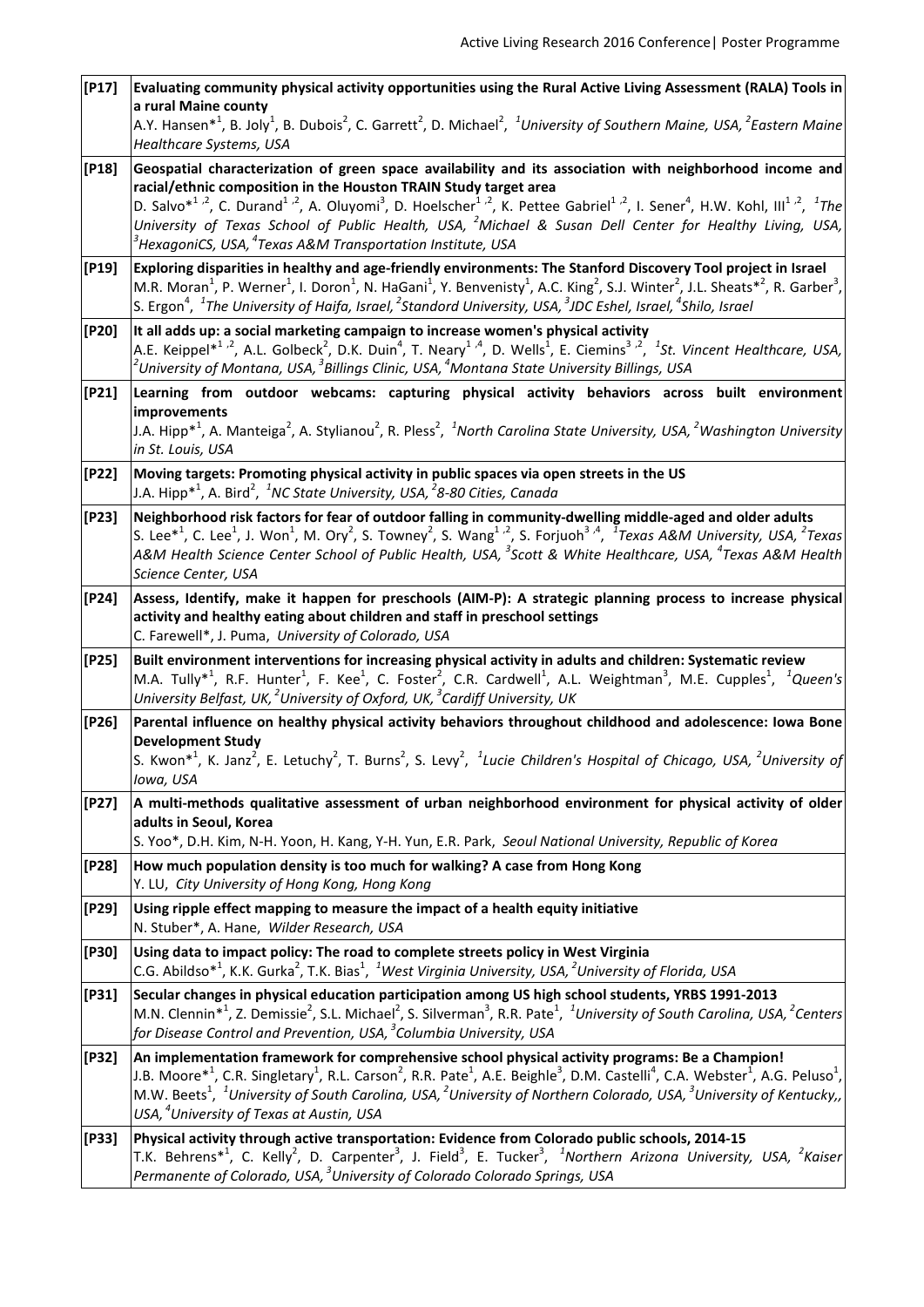| $[P34]$   | Let's Wiggle! Promoting physical activity and nutrition education in childcare settings<br>D.M. Vinci <sup>1</sup> , M.C. Whitt-Glover <sup>*2</sup> , C. Wirth <sup>1</sup> , C. Kraus <sup>2</sup> , <sup>1</sup> University of West Florida, USA, <sup>2</sup> Gramercy Research<br>Group, USA                                                                                                                                                                                                                                                                                                                                                                                                                                                                           |
|-----------|-----------------------------------------------------------------------------------------------------------------------------------------------------------------------------------------------------------------------------------------------------------------------------------------------------------------------------------------------------------------------------------------------------------------------------------------------------------------------------------------------------------------------------------------------------------------------------------------------------------------------------------------------------------------------------------------------------------------------------------------------------------------------------|
| $[P35]$   | Use of agent-based modeling to evaluate strategies for addressing physical activity health disparities<br>S. Kumanyika <sup>1,2</sup> , M. Kasman <sup>3</sup> , M.C. Whitt-Glover <sup>*4,2</sup> , A. Mack-Crane <sup>3</sup> , G. Kaplan <sup>5</sup> , R. Hammond <sup>3</sup> , <sup>1</sup> University of<br>Pennsylvania Perelman School of Medicine, USA, <sup>2</sup> African American Collaborative Obesity Research Network,<br>USA, <sup>3</sup> The Brookings Institution, USA, <sup>4</sup> Gramercy Research Group, USA, <sup>5</sup> University of Michigan, USA                                                                                                                                                                                            |
| $[P36]$   | State of health impact assessments in planning<br>E. Whitton, A. Ricklin*, American Planning Association, USA                                                                                                                                                                                                                                                                                                                                                                                                                                                                                                                                                                                                                                                               |
| $[P37]$   | Evaluation of the Pacific Northwest mobile study tour: A tool for peer-exchange of built environment<br>applications and best practices<br>L. Choy <sup>*1</sup> , H. Hansen Smith <sup>2</sup> , D. Burden <sup>3</sup> , S. Thomas <sup>3</sup> , <sup>1</sup> University of Hawaii at Manoa, USA, <sup>2</sup> Hawaii State<br>Department of Health, USA, <sup>3</sup> Blue Zones, LLC, USA                                                                                                                                                                                                                                                                                                                                                                              |
| $[P38]$   | Voices for Healthy Kids: 2009 Wisconsin Complete Streets Act - how do we protect existing stature<br>J. Birnbaum*, C. Headrick, S. Wong, American Heart Association, USA                                                                                                                                                                                                                                                                                                                                                                                                                                                                                                                                                                                                    |
| $[P39]$   | Identifying key factors associated with the implementation of healthy environments: A one-year follow up of<br>a national awareness campaign<br>J. Lemoyne*, S. Blanchette, L. Laurencelle, M.C. Rivard, F. Trudeau, UQTR, Canada                                                                                                                                                                                                                                                                                                                                                                                                                                                                                                                                           |
| $[P40]$   | Creating the human capital to make policy change happen: An evaluation of the America Walks Walking<br>College<br>K. Henry*, I. Thomas, K. Kraft, America Walks, USA                                                                                                                                                                                                                                                                                                                                                                                                                                                                                                                                                                                                        |
| $[P41]$   | Is active school transport sustainable in a northern, rural environment? Exploring child and parent<br>perspectives on facilitators and barriers.<br>B. Bruner* <sup>1</sup> , G. Rickwood <sup>1</sup> , T. Tremblay <sup>1</sup> , D. Hay <sup>1</sup> , K. Karvinen <sup>1</sup> , L. Lévesque <sup>2</sup> , S. Mantha <sup>3</sup> , A. Mayer <sup>3</sup> , G. Raymer <sup>1</sup> ,<br>$^1$ Nipissing University, Canada, $^2$ Queen's University, Canada, $^3$ North Bay Parry Sound District Health Unit, Canada                                                                                                                                                                                                                                                   |
| $[P42]$   | Increasing physical activity in youth with autism and other developmental disabilities in physical education<br>A. Randel*, K. Brazendale, C. Sorensen, R.G. Weaver, J. Moore, M.W. Beets, N. Zarrett, University of South<br>Carolina, USA                                                                                                                                                                                                                                                                                                                                                                                                                                                                                                                                 |
| $[P43]$   | Shade, behavior, and physical activity: A study of the correlation between shade and physical activity in<br>Denver, CO<br>S.T. Tabatabaie* <sup>1</sup> , J.S.L. Litt <sup>1,2</sup> , <sup>1</sup> University of Colorado at Boulder, USA, <sup>2</sup> Colorado School of Public Health, USA                                                                                                                                                                                                                                                                                                                                                                                                                                                                             |
| $[P44]$   | Physical activity and anthropometric characteristics among urban youth in Mexico<br>N.H. Parker* <sup>1</sup> , D. Atrooshi <sup>2</sup> , L. Lévesque <sup>2</sup> , E. Jáuregui <sup>3,4</sup> , S. Barquera <sup>5</sup> , J. López y Taylor <sup>3</sup> , R.E. Lee <sup>6</sup> , <sup>1</sup> University of<br>Houston, USA, <sup>2</sup> Queen's University, Canada, <sup>3</sup> Universidad de Guadalajara, Mexico, <sup>4</sup> Secretaria de Salud, Jalisco,<br>Mexico, <sup>5</sup> Instituto Nacional de Salud Pública, Mexico, <sup>6</sup> Arizona State University, USA                                                                                                                                                                                     |
| $[P45]$   | Evaluation of a youth-focused initiative to facilitate park usage, discovery and physical activity in Greenville<br>County, SC<br>M.L. Fair <sup>*1,2</sup> , A.T. Kaczynski <sup>1,2</sup> , S.M. Hughey <sup>1,2</sup> , G.M. Besenyi <sup>1</sup> , A.R. Powers <sup>4</sup> , <sup>1</sup> University of South Carolina, USA,<br>$^2$ LiveWell Greenville, USA, $^3$ Georgia Regents University, USA, $^4$ Furman University, USA                                                                                                                                                                                                                                                                                                                                       |
| $[P46]$   | Predicting discordance between perceived and estimated walk and bike times among university faculty, staff,<br>and students<br>D. Sims*, M.J. Bopp, L. Rovniak, S.A. Matthews, E. Poole, Pennsylvania State University, USA                                                                                                                                                                                                                                                                                                                                                                                                                                                                                                                                                 |
| $[ P47 ]$ | Examining the influence of contextual environmental exposure on children's free-living physical activity: a<br>novel geospatial approach from the STEAM project<br>J.A. Gilliland*, C. Mitchell, A.C. Clark, P. Wilk, University of Western Ontario, Canada                                                                                                                                                                                                                                                                                                                                                                                                                                                                                                                 |
| [P48]     | A culturally relevant physical activity environment assessment tool for reserve communities<br>C.P.T. Baillie <sup>*1</sup> , A.M. Johnson <sup>1</sup> , S. Drane <sup>2</sup> , R. LePage <sup>3</sup> , D. Whitecrow <sup>4</sup> , L. Lévesque <sup>1</sup> , <sup>1</sup> Queen's University, Canada,<br>$^2$ Chippewas of Nawash First Nation, Canada, $^3$ Cross Lake First Nation, Canada, $^4$ Seine River First Nation, Canada                                                                                                                                                                                                                                                                                                                                    |
| $[$ P49]  | Are the correlates of active school transport context-specific? The International Study of Childhood Obesity,<br>Lifestyle and the Environment<br>R. Larouche <sup>*1</sup> , O.L. Sarmiento <sup>2</sup> , S.T. Broyles <sup>3</sup> , K.D. Denstel <sup>3</sup> , T.S. Church <sup>3</sup> , T.V. Barreira <sup>4</sup> , J.P. Chaput <sup>1</sup> , M.<br>Fogelholm <sup>5</sup> , G. Hu <sup>3</sup> , R. Kuriyan <sup>6</sup> , <sup>1</sup> Children's Hospital of Eastern Ontario Research Institute, Canada, <sup>2</sup> Universidad<br>de los Andes, Colombia, <sup>3</sup> Pennington Biomedical Research Center, USA, <sup>4</sup> Syracuse University, USA, <sup>5</sup> University of<br>Helsinki, Finland, <sup>6</sup> St. Johns Research Institute, India, |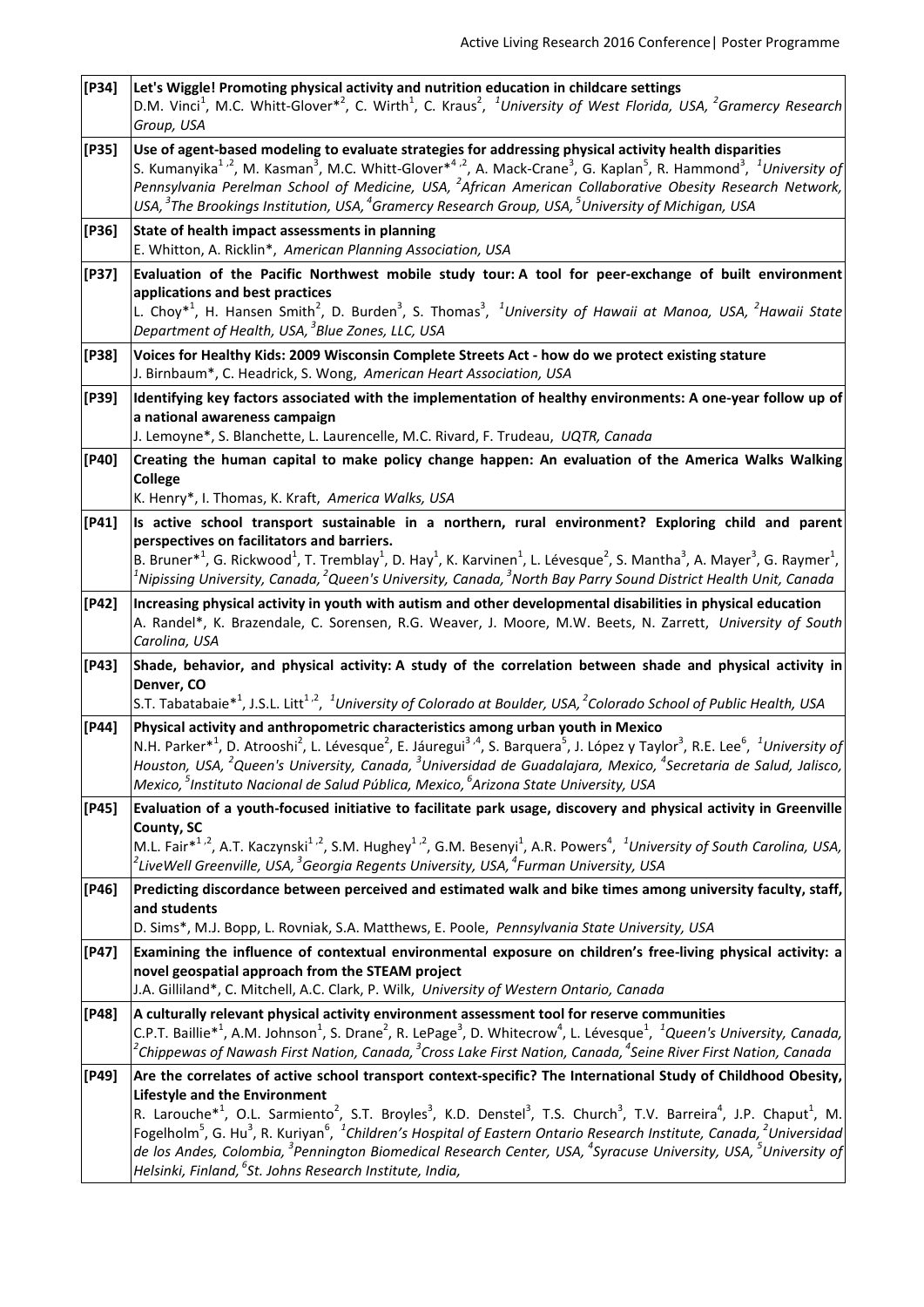| $[PSO]$ | The ParticipACTION position statement on active outdoor play<br>R. Larouche <sup>*1</sup> , M.S. Tremblay <sup>1</sup> <sup>,2</sup> , C. Gray <sup>1</sup> , S. Babcock <sup>3</sup> , J. Barnes <sup>1</sup> , C.C. Bradstreet <sup>4</sup> , D. Carr <sup>5</sup> , G. Chabot <sup>6</sup> , L.<br>Choquette <sup>7</sup> , D. Chorney <sup>8</sup> , <sup>1</sup> Children's Hospital of Eastern Ontario Research Institute, Canada, <sup>2</sup> University of<br>Ottawa, Canada, <sup>3</sup> KidActive, Canada, <sup>4</sup> ParticipACTION, Canada, <sup>5</sup> Canadian Parks Council, Canada, <sup>6</sup> Laval<br>University, Canada, <sup>7</sup> Best Start Resource Centre - Health Nexus, Canada, <sup>8</sup> PHE Canada, Canada, |
|---------|-----------------------------------------------------------------------------------------------------------------------------------------------------------------------------------------------------------------------------------------------------------------------------------------------------------------------------------------------------------------------------------------------------------------------------------------------------------------------------------------------------------------------------------------------------------------------------------------------------------------------------------------------------------------------------------------------------------------------------------------------------|
| $[PS1]$ | 5 <sup>th</sup> Gear Kids: Linking community partners and public schools in support of student health<br>M. Mistler <sup>*1,2</sup> , A. Plog <sup>2</sup> , E. Kutchman <sup>1</sup> , <sup>1</sup> University of Colorado, USA, <sup>2</sup> Cherry Creek School District, USA                                                                                                                                                                                                                                                                                                                                                                                                                                                                    |
| $[PS2]$ | The Bronx addresses health disparity with active design in schools<br>E. Rodgers, E. Oppenheimer*, C. Ruddock, Bronx Health REACH, The Institute for Family Health, USA                                                                                                                                                                                                                                                                                                                                                                                                                                                                                                                                                                             |
| $[PS3]$ | Association of physical activity resource quantity and quality to physical activities in mexican children<br>R.E. Lee <sup>*1</sup> , A. Jáuregui <sup>2</sup> , E.G. Soltero <sup>3</sup> , E. Jauregui <sup>4,5</sup> , J. Lopez y Taylor <sup>5</sup> , S. Barquera <sup>2</sup> , L. Ortiz Hernández <sup>6</sup> , L.<br>Lévesque <sup>7</sup> , <sup>1</sup> Arizona State University, USA, <sup>2</sup> Instituto Nacional de Salud Pública, Mexico, <sup>3</sup> University of Houston,<br>USA, <sup>4</sup> Secretaria de Salud Jalisco, Mexico, <sup>5</sup> Universidad de Guadalajara, Mexico, <sup>6</sup> Universidad Autónoma<br>Metropolitana Unidad, Mexico, <sup>7</sup> Queen's University, Canada                               |
| $[PS4]$ | Exploring school transportation modes in rural, northern Ontario - challenges and future directions<br>D. Atrooshi <sup>*1</sup> , B. Bruner <sup>2</sup> , L. Lévesque <sup>1</sup> , D. Hay <sup>2</sup> , K. Karvinen <sup>2</sup> , S. Mantha <sup>3</sup> , A. Mayer <sup>3</sup> , G. Raymer <sup>2</sup> , G. Rickwood <sup>2</sup> ,<br>$^1$ Queen's University, Canada, $^2$ Nipissing University, Canada, $^3$ North Bay Parry Sound District Health Unit, Canada                                                                                                                                                                                                                                                                         |
| $[PS5]$ | Leisure time moderate-to-physical activity and the role of social network support for physical activity among<br>adult Latinas<br>S.C. Soto* <sup>2,3</sup> , H.B. Shakya <sup>3</sup> , J.R. Haughton <sup>1</sup> , E.M. Arredondo <sup>1,2</sup> , <sup>1</sup> Institute for Behavioral and Community Health,<br>USA, <sup>2</sup> San Diego State University, USA, <sup>3</sup> University of California, San Diego, USA                                                                                                                                                                                                                                                                                                                       |
| $[PS6]$ | Active spaces: Making physical activity a daily experience for Latino youth<br>A.M. Merck*, C. Despres, A.G. Ramirez, K.J. Gallion, University of Texas Health Science Center San Antonio, USA                                                                                                                                                                                                                                                                                                                                                                                                                                                                                                                                                      |
| $[PS7]$ | Successes and challenges of advancing a local active living plan from planning to adoption and<br>implementation<br>L. Esparza <sup>1</sup> , A. Zaharoff <sup>2</sup> , K. Velasquez <sup>2</sup> , M. Quintanilla <sup>2</sup> , A. Merck* <sup>1</sup> , <sup>1</sup> University of Texas Health Science Center<br>at San Antonio, USA, <sup>2</sup> Active Living Council of San Antonio, USA                                                                                                                                                                                                                                                                                                                                                   |
| [P58]   | Do Right! Development and implementation of the Mt. Auburn comprehensive physical actiity plan<br>R.M. Harris <sup>*1</sup> , M.C. Whitt-Glover <sup>2</sup> , R. Lindsay <sup>1</sup> , C. Kraus <sup>2</sup> , <sup>1</sup> The Center for Closing the Health Gap, USA, <sup>2</sup> Gramercy<br>Research Group, USA                                                                                                                                                                                                                                                                                                                                                                                                                              |
| $[PS9]$ | Park use and physical activity: A review of studies using SOPARC (System for Observing Play and Recreation in<br><b>Communities</b> )<br>S.A. Jones <sup>*1</sup> , K.R. Evenson <sup>1</sup> , K.M. Holliday <sup>1</sup> , D.A. Cohen <sup>2</sup> , T.L. McKenzie <sup>3</sup> , <sup>1</sup> University of North Carolina - Chapel<br>Hill, USA, <sup>2</sup> RAND Corporation, USA, <sup>3</sup> San Diego State University, USA                                                                                                                                                                                                                                                                                                               |
| $[P60]$ | Validity and responsiveness of four measures of occupational sitting and standing<br>H. van der Ploeg* <sup>1,2</sup> , F. van Nassau <sup>1</sup> , J. Chau <sup>2</sup> , J. Lakerveld <sup>1</sup> , A. Bauman <sup>2</sup> , <sup>1</sup> VU University Medical Centre, The<br>Netherlands, <sup>2</sup> University of Sydney, The Netherlands                                                                                                                                                                                                                                                                                                                                                                                                  |
| [P61]   | Active design in affordable housing<br>L.S. Creighton* <sup>1</sup> , R. Agarwal <sup>2</sup> , <sup>1</sup> Partnership for a Healthier America, USA, <sup>2</sup> Center for Active Design, USA                                                                                                                                                                                                                                                                                                                                                                                                                                                                                                                                                   |
| $[P62]$ | Building Roads Together: Integrating walking, peer support, and urban nature to increase inclusion and<br>reduce mental health inequities<br>F.N. Mawani <sup>*1</sup> , S. Hardie <sup>2,4</sup> , J. Bender <sup>1,3</sup> , <sup>1</sup> University of Toronto, Canada, <sup>2</sup> Canadian Centre on Disability Studies,<br>Canada, <sup>3</sup> University Health Network, Canada, <sup>4</sup> Simon Fraser University, Canada                                                                                                                                                                                                                                                                                                              |
| [P63]   | Monetizing public health benefits of active transportation<br>N. Iroz-Elardo <sup>1</sup> , L.D. Frank <sup>*2,1</sup> , J.E. Chapman <sup>1</sup> , R. Baerg <sup>3</sup> , <sup>1</sup> Urban Design 4 Health, USA, <sup>2</sup> University of British<br>Columbia, Canada, <sup>3</sup> Southern California Association of Governments, USA                                                                                                                                                                                                                                                                                                                                                                                                      |
| $[P64]$ | The relationship between municipal shared use agreements and adolescent physical activity<br>S. Slater* <sup>1</sup> , Y. Terry-McElrath <sup>2</sup> , J. Chriqui <sup>1</sup> , E. Thrun <sup>1</sup> , F. Chaloupka <sup>1</sup> , L. Johnstron <sup>1</sup> , <sup>1</sup> University of Illinois at<br>Chicago, USA, <sup>2</sup> University of Michigan, USA                                                                                                                                                                                                                                                                                                                                                                                  |
| [P65]   | The practical application of health in all policies at the local level<br>B.K. Kerner, S.W. Whitehead*, National Association of County and City Health Officials, USA                                                                                                                                                                                                                                                                                                                                                                                                                                                                                                                                                                               |
| [P66]   | Built environment audits for physical activity in rural settings: A systematic review<br>K.M. Mead*, K.A. Gretebeck, University of Wisconsin-Madison, USA                                                                                                                                                                                                                                                                                                                                                                                                                                                                                                                                                                                           |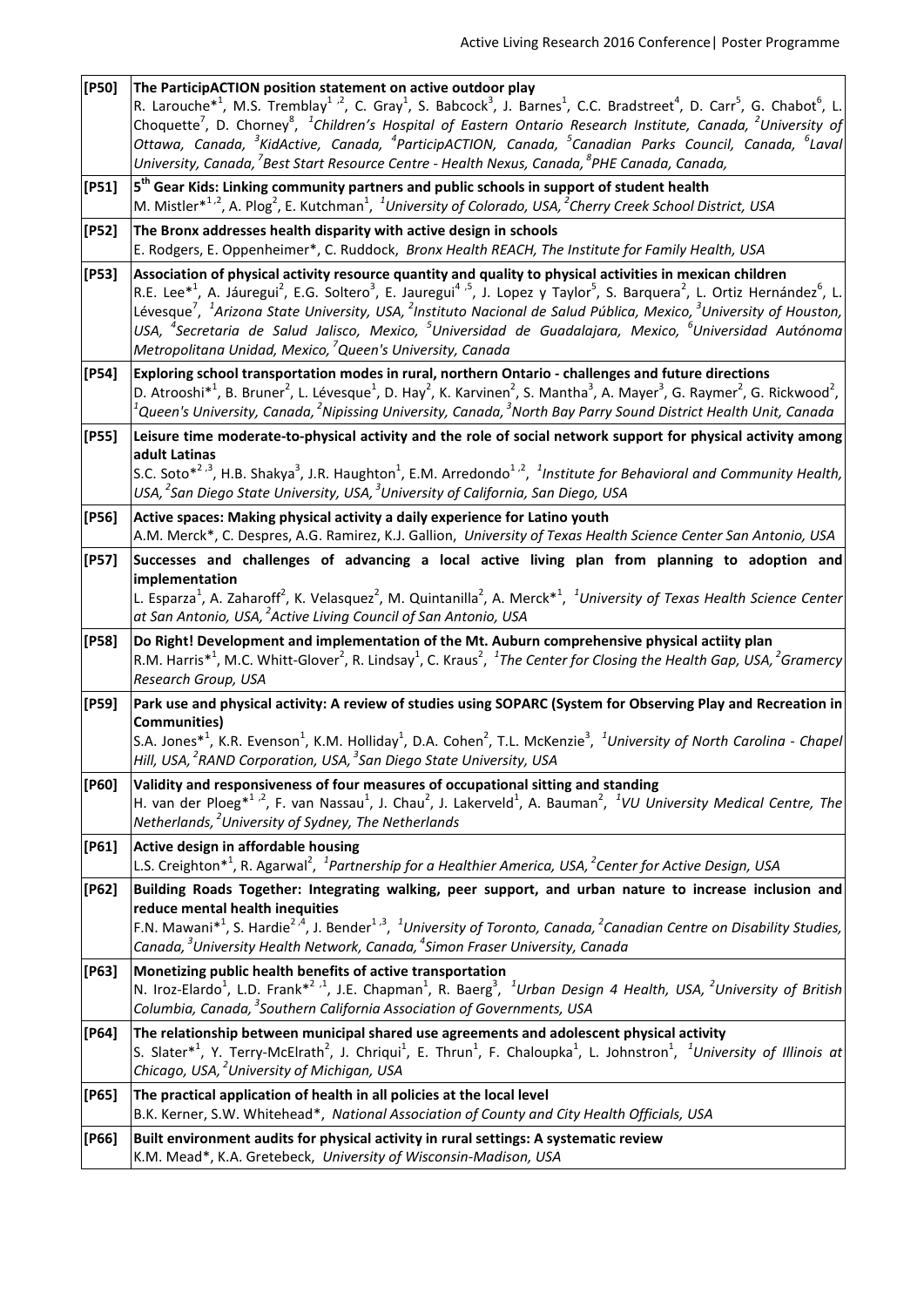| $[$ P67]  | Correlates of active commuting in neighborhoods with and without tax increment financing: Differences and<br>policy implications<br>M. Xu <sup>*1</sup> , C. Lee <sup>1</sup> , X. Zhu <sup>1</sup> , J. Saginor <sup>2</sup> , <sup>1</sup> Texas A&M University, USA, <sup>2</sup> Florida Atlantic University, USA                                                                                                                                                                                                                                                                                                                 |
|-----------|---------------------------------------------------------------------------------------------------------------------------------------------------------------------------------------------------------------------------------------------------------------------------------------------------------------------------------------------------------------------------------------------------------------------------------------------------------------------------------------------------------------------------------------------------------------------------------------------------------------------------------------|
| [P68]     | Sustainability in countywide bikeabilty: citizen feedback on current initiatives and future directions<br>J.R. Wojcik* <sup>1,4</sup> , S. Collier <sup>2,4</sup> , A. Love <sup>3,4</sup> , <sup>1</sup> Winthrop University, USA, <sup>2</sup> South Carolina Department of Health and<br>Environmental Control, USA, <sup>3</sup> York County Planning, USA, <sup>4</sup> Eat Smart Move More York County and York County<br>Bicycle and Pedestrian Task Force, USA                                                                                                                                                                |
| [P69]     | Equity of access to bicycle facilities: A case study of Minneapolis, Minnesota<br>J. Wang*, G. Lindsey, University of Minnesota, Twin Cities, USA                                                                                                                                                                                                                                                                                                                                                                                                                                                                                     |
| $[ P70]$  | Linking place of employment & healthy living: The impact of the built environment near worksites on physical<br>activity, body mass index & sedentary driving time<br>E.H. Fox <sup>*1</sup> , J.E. Chapman <sup>2</sup> , J.F. Sallis <sup>3</sup> , B.E. Saelens <sup>4,5</sup> , T.L. Conway <sup>3</sup> , K.L. Cain <sup>3</sup> , L.D. Frank <sup>1</sup> , <sup>1</sup> University of British<br>Columbia, Canada, <sup>2</sup> Urban Design 4 Health, Inc., USA, <sup>3</sup> University of California San Diego, USA, <sup>4</sup> University of<br>Washington, USA, <sup>5</sup> Seattle Children's Research Institute, USA |
| $[ P71]$  | Improving equitable access to New Hampshire parks: A Collective Impact model for healthy people and<br>healthy places<br>S.A. Aytur <sup>*1</sup> , R. Barcelona <sup>1</sup> , K.F. Bush <sup>2</sup> , B. Wheeler <sup>3</sup> , <sup>1</sup> University of New Hampshire, USA, <sup>2</sup> New Hampshire<br>Department of Health and Human Services, USA, <sup>3</sup> Healthy Eating Active Living NH, USA                                                                                                                                                                                                                       |
| $[ P72 ]$ | Gathering youth voices for community physical activity planning impacts through the Youth Activity and<br><b>Nutrition Surveys (YANS)</b><br>T.L. Penbrooke <sup>*1</sup> , <sup>2</sup> , D.M. Compton <sup>2</sup> , D. Jordan <sup>3</sup> , C. Schultz <sup>1</sup> , M.B. Edwards <sup>1</sup> , J. Bocarro <sup>1</sup> , K. Kim <sup>2</sup> , <sup>1</sup> NC State<br>University, USA, <sup>2</sup> GP RED & GreenPlay LLC, USA, <sup>3</sup> East Carolina University, USA                                                                                                                                                  |
| $[ P73 ]$ | Socioeconomic inequality in children's access and accessibility to physical activity facilities<br>L. Ravensbergen* <sup>1</sup> , R. Buliung <sup>1</sup> , K. Wilson <sup>1</sup> , G. Faulkner <sup>2</sup> , <sup>1</sup> University of Toronto Mississauga, Canada, <sup>2</sup> University<br>of Toronto, Canada                                                                                                                                                                                                                                                                                                                |
| $[ P74]$  | Groups of Local Partners' capacity to act, evolution between 2013, 2014 and 2015 : insight from Québec en<br>Forme<br>L. Lapierre, Québec en Forme, Canada                                                                                                                                                                                                                                                                                                                                                                                                                                                                            |
| $[ P75]$  | Parental perceived built environment measures and active play in Washington DC Metropolitan children<br>J.D. Roberts <sup>*1,2</sup> , B. Knight <sup>2</sup> , R. Ray <sup>1</sup> , B.E. Saelens <sup>3</sup> , <sup>1</sup> University of Maryland, USA, <sup>2</sup> Uniformed Services University<br>of the Health Sciences, USA, <sup>3</sup> University of Washington and Seattle Children's Research Institute, USA                                                                                                                                                                                                           |
| $[ P76]$  | Community walkability and population health status: A study of Georgia counties<br>E. Wenders*, J. Gay, R. Corriero, University of Georgia, USA                                                                                                                                                                                                                                                                                                                                                                                                                                                                                       |
| $[ P77 ]$ | Measuring social connectedness in outdoor environments: Inferring social networks from time and space data<br>R.F. Hunter* <sup>1</sup> , H. McAneney <sup>1</sup> , M. Davis <sup>2</sup> , M.A. Tully <sup>1</sup> , T.W. Valente <sup>3</sup> , F. Kee <sup>1</sup> , <sup>1</sup> Queen's University Belfast, UK,<br><sup>2</sup> CERN, Switzerland, <sup>3</sup> University of Southern California, USA                                                                                                                                                                                                                          |
| $[ P78 ]$ | Physical activity practices in Maryland Childcare centers: Associations with written physical activity policies<br>and participation in a state-based continuous quality improvement program<br>S. Kilby <sup>*1</sup> , D. Rubio <sup>1</sup> , M. Lopes <sup>2</sup> , M. Black <sup>1</sup> , S. Farabaugh <sup>3</sup> , E. Hager <sup>1</sup> , <sup>1</sup> University of Maryland, School of Medicine,<br>USA, <sup>2</sup> Maryland State Department of Education, USA, <sup>3</sup> Department of Health and Mental Hygiene, USA                                                                                             |
| $[ P79 ]$ | Context-specific physical activity and sedentary behavior in a sample of Brazilian adolescents<br>C.O. Alberico <sup>*1,2</sup> , R.S. Reis <sup>1,3</sup> , J. Schipperijn <sup>4</sup> , <sup>1</sup> Universidade Federal do Paraná, Brazil, <sup>2</sup> Centro Universitário<br>Campos de Andrade, Brazil, <sup>3</sup> Pontifícia Universidade Católica do Paraná, Brazil, <sup>4</sup> University of Southern Denmark,<br>Denmark                                                                                                                                                                                              |
| $[PSO]$   | Improving health equity through university community partnerships: Motivational-interview-based                                                                                                                                                                                                                                                                                                                                                                                                                                                                                                                                       |
|           | community wellness coaching in diverse rural and urban Utah communities<br>S.M. Prevedel <sup>1</sup> , G. Peterson* <sup>1</sup> , C. Nelson <sup>1</sup> , J.P. Bowen <sup>1</sup> , C. Durward <sup>1</sup> , L. Mueller <sup>1</sup> , C. Community Faces of Utah <sup>1</sup> , P.<br>Eisenman <sup>1</sup> , K. Digre <sup>1</sup> , S.E. Simonsen <sup>1</sup> , <sup>1</sup> Utah State Unversity, USA, <sup>2</sup> University of Utah, USA, <sup>3</sup> Community Faces of<br>Utah, USA, <sup>4</sup> Utah Department of Health, USA                                                                                       |
| [P81]     | Intensity and diversity of young children's outdoor physical activity in four outdoor play settings<br>S.L. Schweighardt*, M.L. Sachs, P.N. Hineline, The College of New Jersey, USA                                                                                                                                                                                                                                                                                                                                                                                                                                                  |